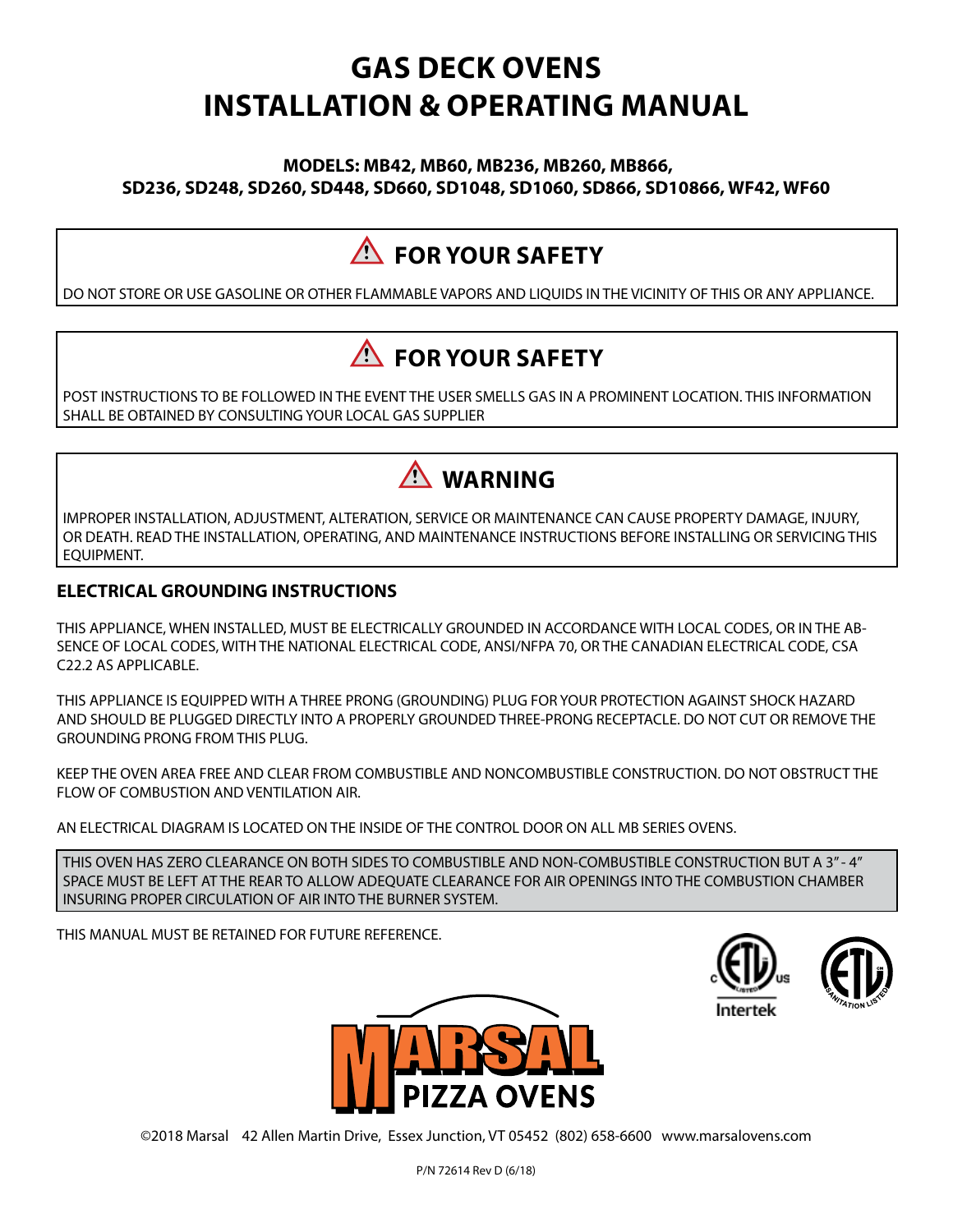

# **TABLE OF CONTENTS**

### **I INSTALLATION**

### **II OPERATION**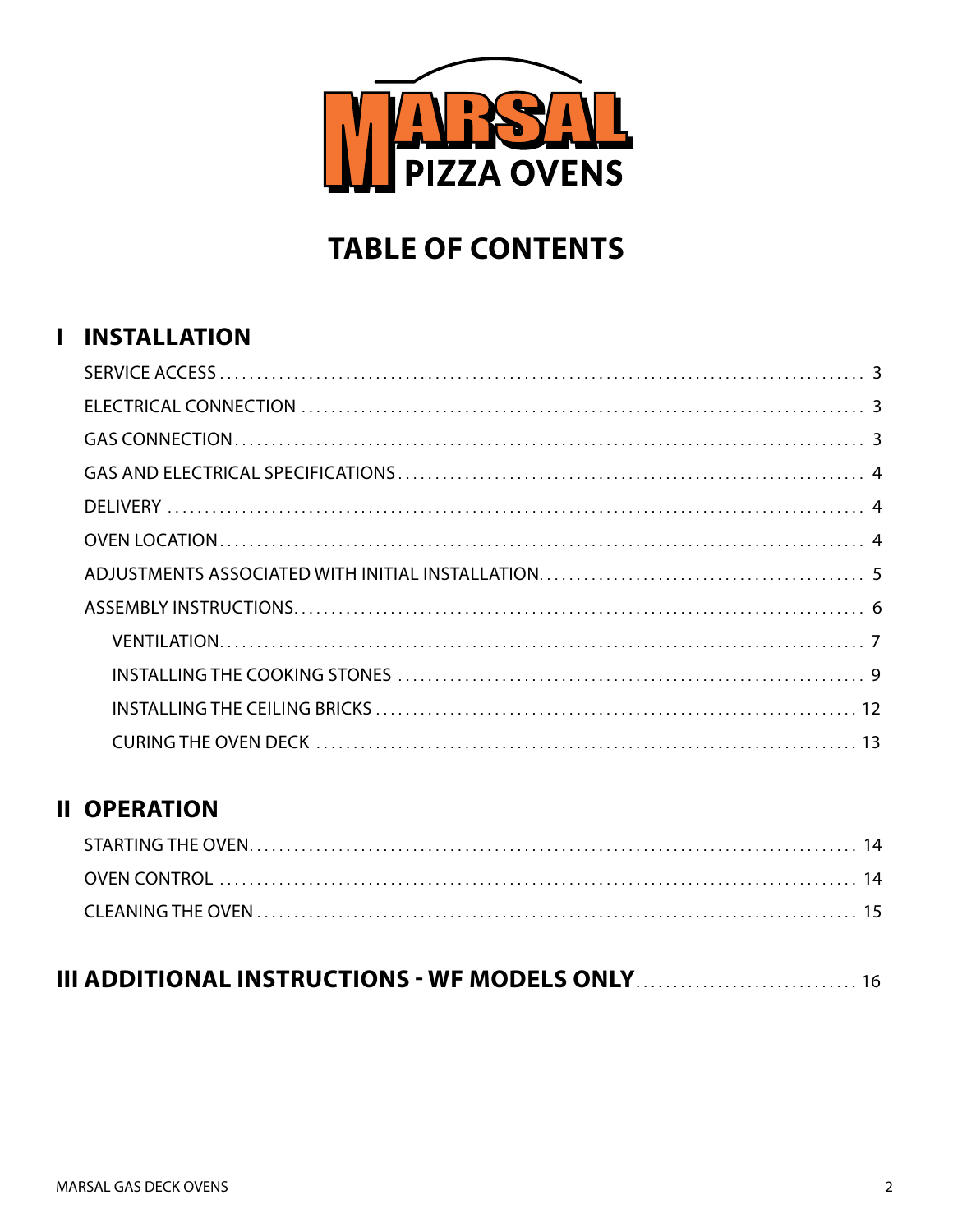# **INSTALLATION**

Installation must conform with local codes, or in the absence of local codes, with the National Fuel Gas Code, ANSI Z223.1, Natural Gas Installation Codes, CAN/CGA‐B149.1, or the Propane Installation Code, CAN/ CGAB149.2, as applicable.

- 1. The appliance and its individual shutoff valve must be disconnected from the gas supply piping system at test pressures in excess of ½ psig (3.45kPa).
- 2. The appliance must be isolated from the gas supply piping system by closing its individual manual shut‐ off valve during any pressure testing of the supply system at test pressures in excess of ½ psig (3.45kPa).

## **SERVICE ACCESS**

All service can be done through the Control Door opening and the Burner Door opening. An access panel is located on the left side of the oven for more access to the controls. If this is blocked off all service can be one from the front of the oven.

# **ELECTRICAL CONNECTION**

A 15 AMP service must be provided for MB Series and WF Series ovens. For 115 Volt usage, a cord and plug is provided but connection to the electrical service must comply with local codes; or in the absence of local codes, with the National Electrical Code, ANSI/NFPA No. 70 (or latest edition)

# **GAS CONNECTION**

A ¾" NPT inlet is located at the rear of the oven. Undersized gas supply lines will restrict gas supply and affect oven performance. If other appliances are supplied by the same supply line the supply line must be sized to carry the combined volume without causing more than ½" pressure drop at the manifold of each appliance on the line at full rate. When installing a stacked oven with one line, the line should be 1" to the tee and the 3/4" into each oven.

*NOTE: During installation, there will be air in the line. The air must be bled off before ignition can be established.*

### **GAS PIPING**

A properly sized gas supply system is essential for maximum oven performance. Piping should be sized to provide a supply of gas sufficient to meet the maximum demand of all appliances on the line without loss of pressure at the equipment.

### **GAS HOSE RESTRAINT**

If the oven is mounted on casters, a commercial flexible connector with a minimum of 3/4" (1.9 cm) inside diameter must be used along with a quick connect device.

The restraint, supplied with the Flexible Hose Kit, must be used to limit the movement of the unit so that no strain is placed upon the flexible connector. With the restraint fully stretched the connector should be easy to install and quick connect.

1. Mount the supplied bracket to the angle iron welded across the back of the stand.

3 MARSAL GAS DECK OVENS The connector must comply with the Standard Connectors for Movable Gas Appliances, ANSI Z21.59 or Con-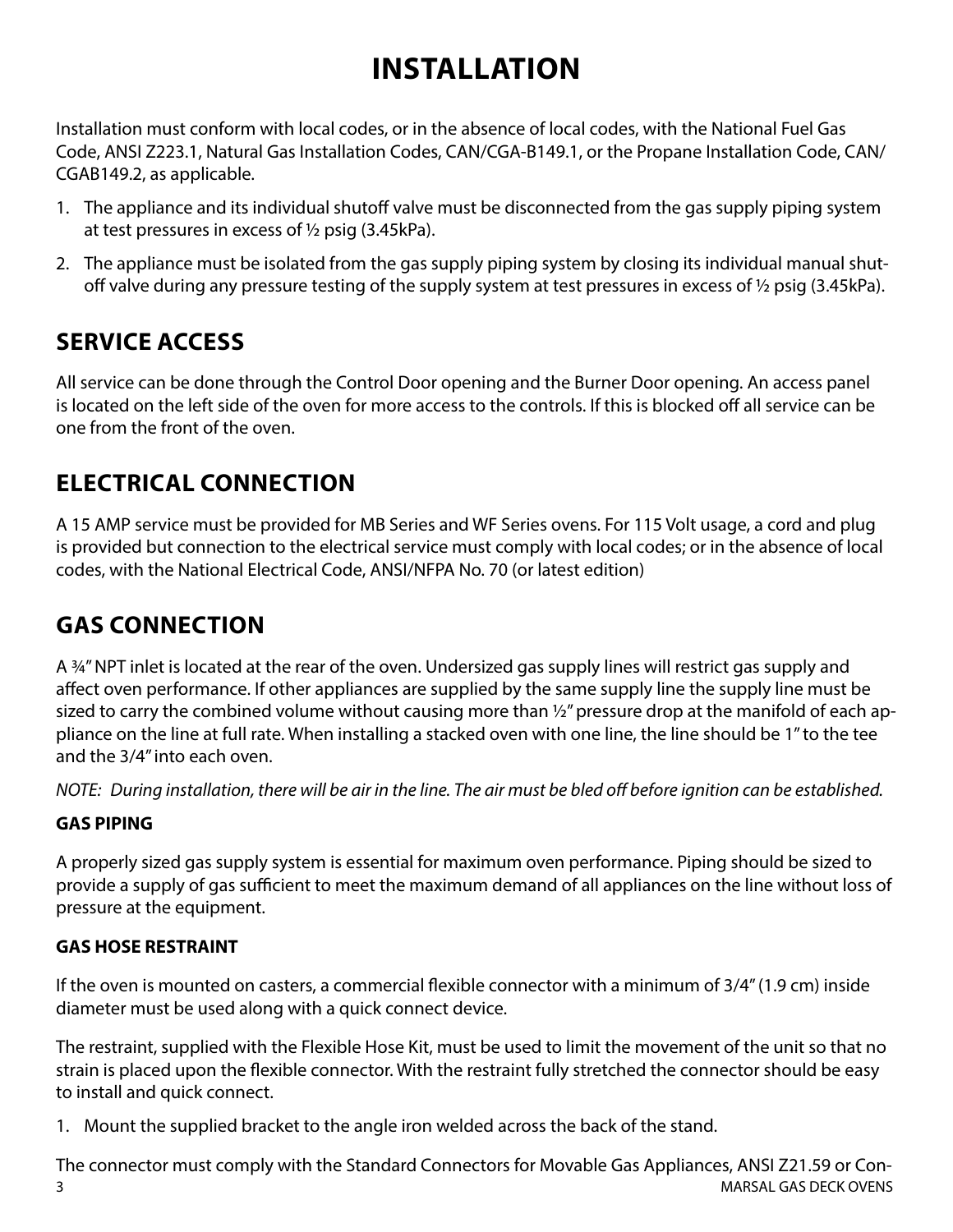nectors for Moveable Gas Appliances CAN/CHA‐6.16 and a quick disconnect device that complies with the Standard for Quick Disconnect Devices for Use With Gas Fuel, ANSI Z.41 or Quick Disconnect For Use With Gas Fuel CAN 1‐6.9. Adequate means must be provided to limit the movement of the appliance without depending on the connection and the quick disconnect device or its associated piping.

| <b>MODELS</b>            | <b>INPUT RATE</b>  |                | <b>MANIFOLD PRESSURE</b> |                | <b>ELECTRICAL</b><br><b>REQUIREMENT</b> |
|--------------------------|--------------------|----------------|--------------------------|----------------|-----------------------------------------|
|                          | <b>Natural Gas</b> | <b>Propane</b> | <b>Natural Gas</b>       | <b>Propane</b> | <b>MB and WF ovens</b>                  |
| MB42, SD448,<br>SD1048   | 95,000             | 90,000         | 4.5 IN. WC               | 11 IN. WC      | Volts 120VAC                            |
| MB60, SD660,<br>SD1060   | 130,000            | 125,000        | 4.5 IN. WC               | 11 IN. WC      | Frequency 60Hz<br>0.9 AMPS Phase 1      |
| SD236, MB236             | 50,000             | 50,000         | 3.5 IN. WC               | 10 IN. WC      |                                         |
| SD248                    | 65,000             | 65,000         | 4.5 IN. WC               | 11 IN. WC      |                                         |
| SD260, MB260             | 80,000             | 80,000         | 4.5 IN. WC               | 11 IN. WC      |                                         |
| MB866, SD866,<br>SD10866 | 130,000            | 125,000        | 4.5 IN. WC               | 11 IN. WC      |                                         |

# **GAS AND ELECTRICAL SPECIFICATIONS**

WF42 | 135,000 | 135,000 | 4.5 Main

WF60 | 155,000 | 155,000 | 4.5 Main

### **WARNING!!**

**Our natural gas runs on a ½ lb. system. Any higher pressure must be reduced to ½ lb. prior to the oven.**

3.5 Side

3.5 Side

11 Main 10 Side

11 Main 10 Side

### **DELIVERY**

Marsal cannot assume responsibility for loss or damage suffered in transit. The carrier assumed full responsibility for delivery in good order when the shipment was accepted. We are, however, prepared to assist you if filing a claim is necessary.

# **OVEN LOCATION**

The oven should be installed in a location in which the facilities for ventilation permit satisfactory combustion of gas and proper venting. The oven should be located so as not to interfere with proper circulation of air within the confined space. In buildings where normal infiltration does not provide the necessary air, outside air "make up" should be introduced.

It is essential that an adequate air supply to the oven be maintained to provide a sufficient flow of combustion and ventilation air.

Place the oven in an area that is free of drafts.

**RENTS Natural Gas Propane Natural Gas Propane MB and WF ovens only**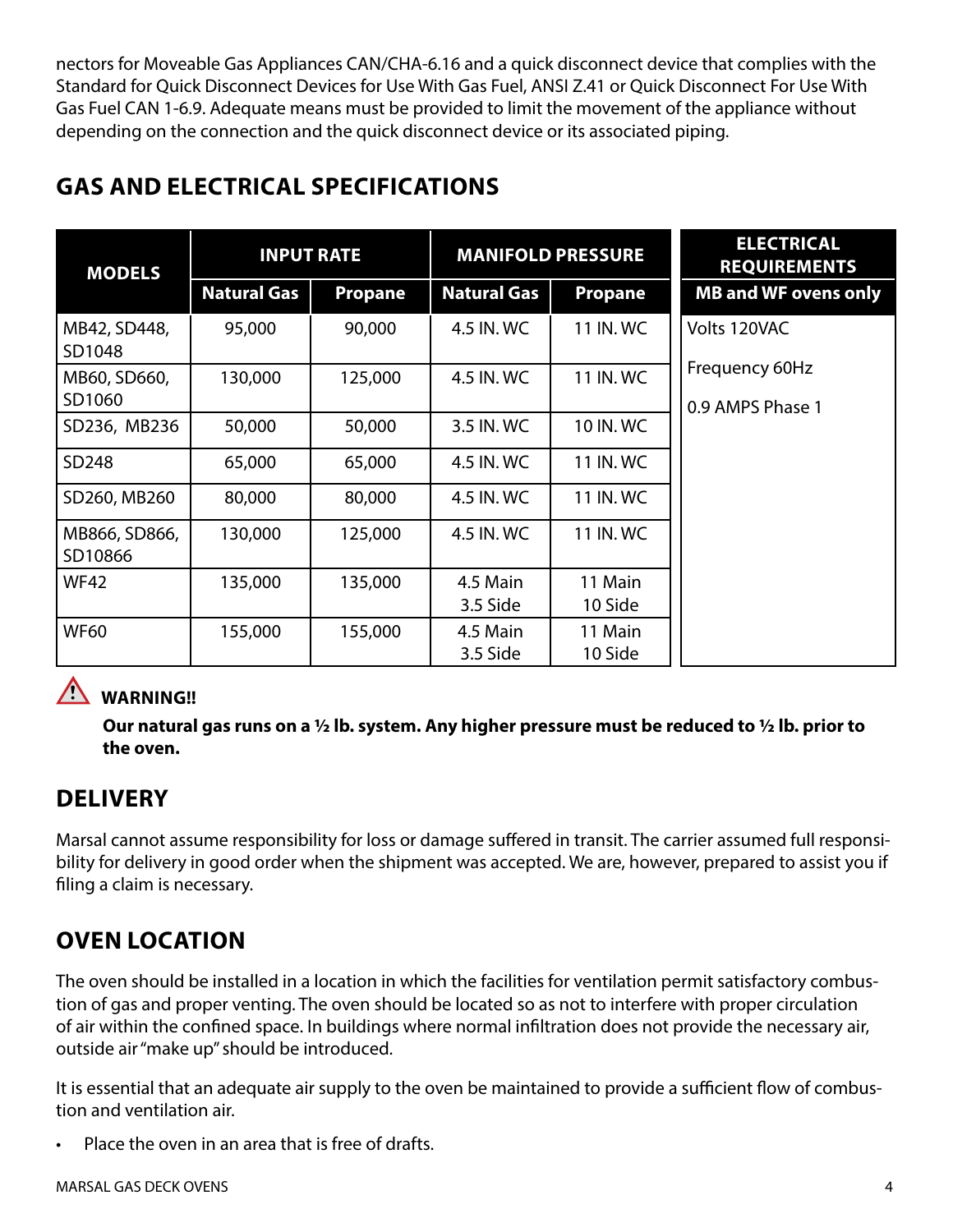• Do not place the oven on a curb base or seal to a wall. This will restrict the flow of air and prevent proper ventilation. Pilot outages or yellow, floating flames on the main burners are indicative of a lack of secondary air.

Before making any utility connections to this oven, check the rating plate to be sure the oven specifications are compatible with the gas and electrical services supplied for the oven. The rating plate is located on the inside wall of the control door area.

## **ADJUSTMENTS ASSOCIATED WITH INITIAL INSTALLATION**

Each oven, and its component parts, have been thoroughly tested and inspected prior to shipment. However, it is often necessary to further test or adjust the oven as part of a normal and proper installation. These adjustments are the responsibility of the installer, or dealer. Since these adjustments are not considered defects in material or workmanship, they are not covered by the Original Equipment Warranty. They include, but are not limited to:

- calibration of the thermostat
- adjustment of the doors
- burner adjustments
- leveling
- testing of gas pressure
- tightening of fasteners



### **WARNING!!**

**No installation should be considered complete without proper inspection, and if necessary, adjustment by qualified installation or service personnel.**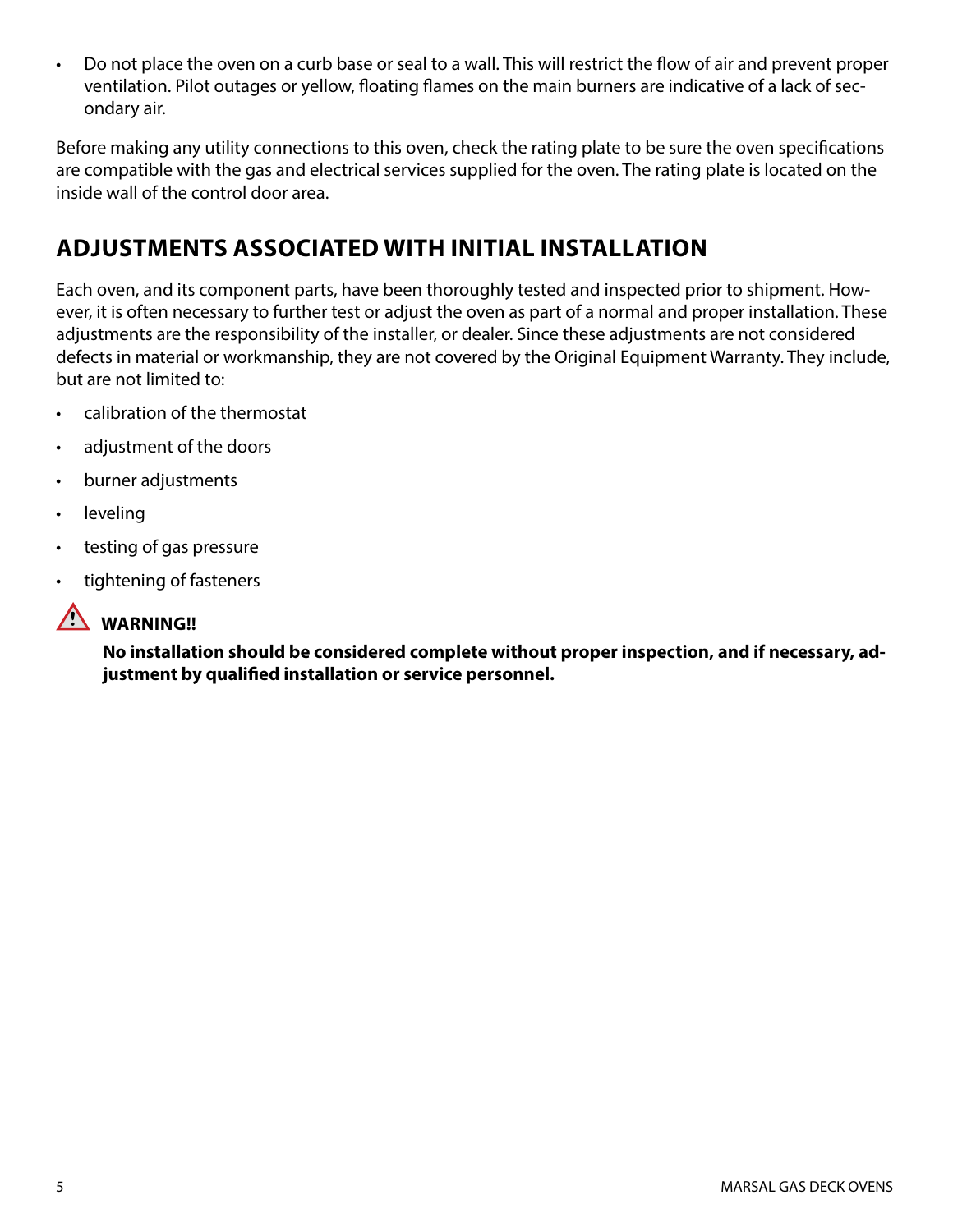# **ASSEMBLY INSTRUCTIONS**

For all oven models:

- 1. Place the oven base in the final location.
- 2. Level the base from left to right and front to back by adjusting the legs in each corner.
- 3. Place the oven body on top of the oven base making sure that the front and the front corners are even between the base and the body. \*\*With stack units, the oven that was shipped with the base is the bottom oven.
- 4. Install the two 1/4 x 20 x 1" bolts through the front of the base into the front of the body from underneath the base. Next, align the back corners of the body and the base together and install the other two 1/4 x 20 x 1" bolts through the back of the base and the back of the body.
- 5. For stackable units, place the top oven on the bottom oven and align their front and sides. The weight of the unit will keep it in place.
- 6. Connect a gas line to the back of each oven and follow all local gas codes in connecting to the gas supply.
- 7. Plug in the electric plug for the light to an electric power supply. (For MB Ovens Only) On the WF Ovens the power supply is for the electronic ignition of the side burner.
- 8. Connect the exhaust system to the flue of the oven.
	- *NOTE: FOLLOW ALL LOCAL FIRE AND SAFETY CODES FOR VENTING AN OVEN. IF THE OVEN IS BEING INSTALLED UNDER A CANOPY HOOD, THE 6" X 14" STAINLESS STEEL FLUE VENT MUST BE INSTALLED. A HOOD IS ALWAYS RECOMMENDED EVEN WHEN DIRECT VENTED.*
- 9. The base should be sealed to the floor using a NSF approved sealant.
- 10. On the WF Ovens, the stainless steel shelf is installed AFTER the cooking surface is installed and cured.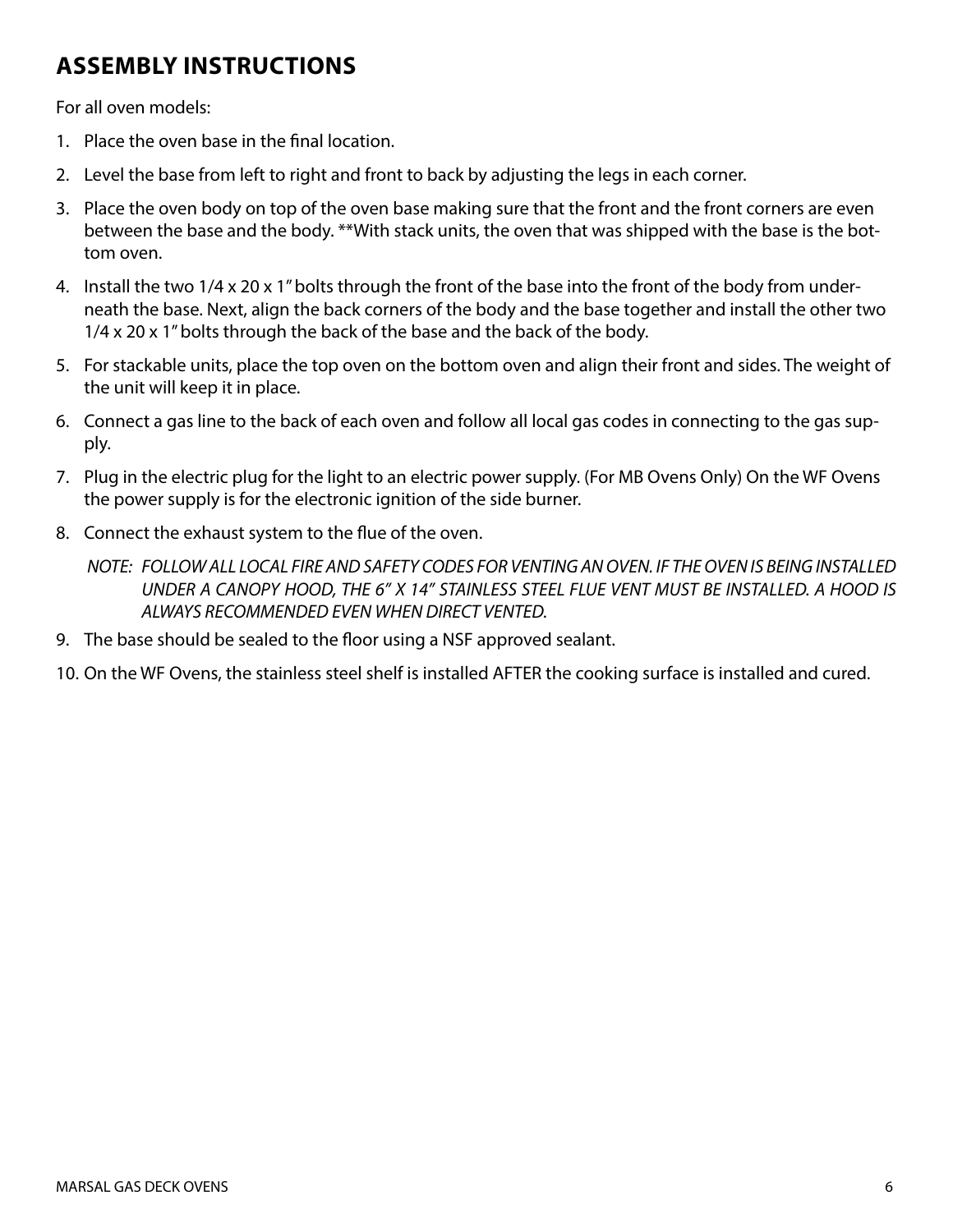### **VENTILATION**

Local codes and conditions vary greatly from one area to another and must be complied with. The following are the minimum requirements for good ventilation. Please remember that these are general recommendations or guidelines and you may have a special condition or problem that will require the services of a ventilation engineer or specialist.

PROPER VENTILATION IS THE OVEN OWNER'S RESPONSIBILITY. Improper ventilation will inhibit oven performance, such as the pilot going out or the burning of the bottom of pies. Marsal cannot assume responsibility for loss or damage suffered as a result of improper installation.

This oven may be vented using either:

- A mechanically driven, canopy type, exhaust hood, or
- A direct flue arrangement

#### **CANOPY METHOD**

*(When the exhaust from the oven dumps into the canopy hood)*

The SHORT STAINLESS STEEL FLUE that is supplied with the oven MUST BE INSTALLED. Place the flue over the collar that is located on the top of the oven and press down until it is firmly locked in place. The angle should face forward and always away from any filters. A strong exhaust fan will create a vacuum in the room. For an exhaust system to work properly, replacement air must be introduced into the room. In the case of a filtered hood, the hood must be designed not to pull exhaust out of the oven.

The hood should be sized to completely cover the equipment plus an overhang of at least 6" (15 cm) on all sides not adjacent to a wall and 10"‐12" (25.4 ‐ 30.4 cm) in front of the oven. The distance from the floor to the lower edge of the hood should not exceed 7' (2.1 m). THE RECOMMENDED CFM FOR THE HOOD IS AP-PROXIMATELY 150CFM PER LINEAR FOOT

The capacity of the hood should be sized appropriately with provisions for an adequate supply of make‐up air.

#### **DIRECT CONNECTION METHOD**

#### *(When the exhaust from the oven is directly vented to the outside)*

An unrestricted vent pipe that provides exit air at the oven of a minimum of 55 CFM per oven must be provided for the vent pipe at the top of the oven. The vent pipe should be a minimum of 6" in diameter. A DRAFT DIVERTER (or draft hood) MUST BE INSTALLED for a direct vent connection system in order to work properly. No more than two 90° elbows should ever be used in a direct vent connection and all horizontal runs must have at least a 1" per foot pitch.

### **WARNING!!**

#### **It is essential that the direct flue be installed as follows. Incorrect installation will result in unsatisfactory baking, oven damage, and pilot outages.**

The flue must be class B or better. The height of the flue should rise 6‐8 ft (2‐2.5 m) above the roof of the building or any proximate structure. The flue should be capped with a UL Listed type vent cap to isolate the unit from external environmental conditions.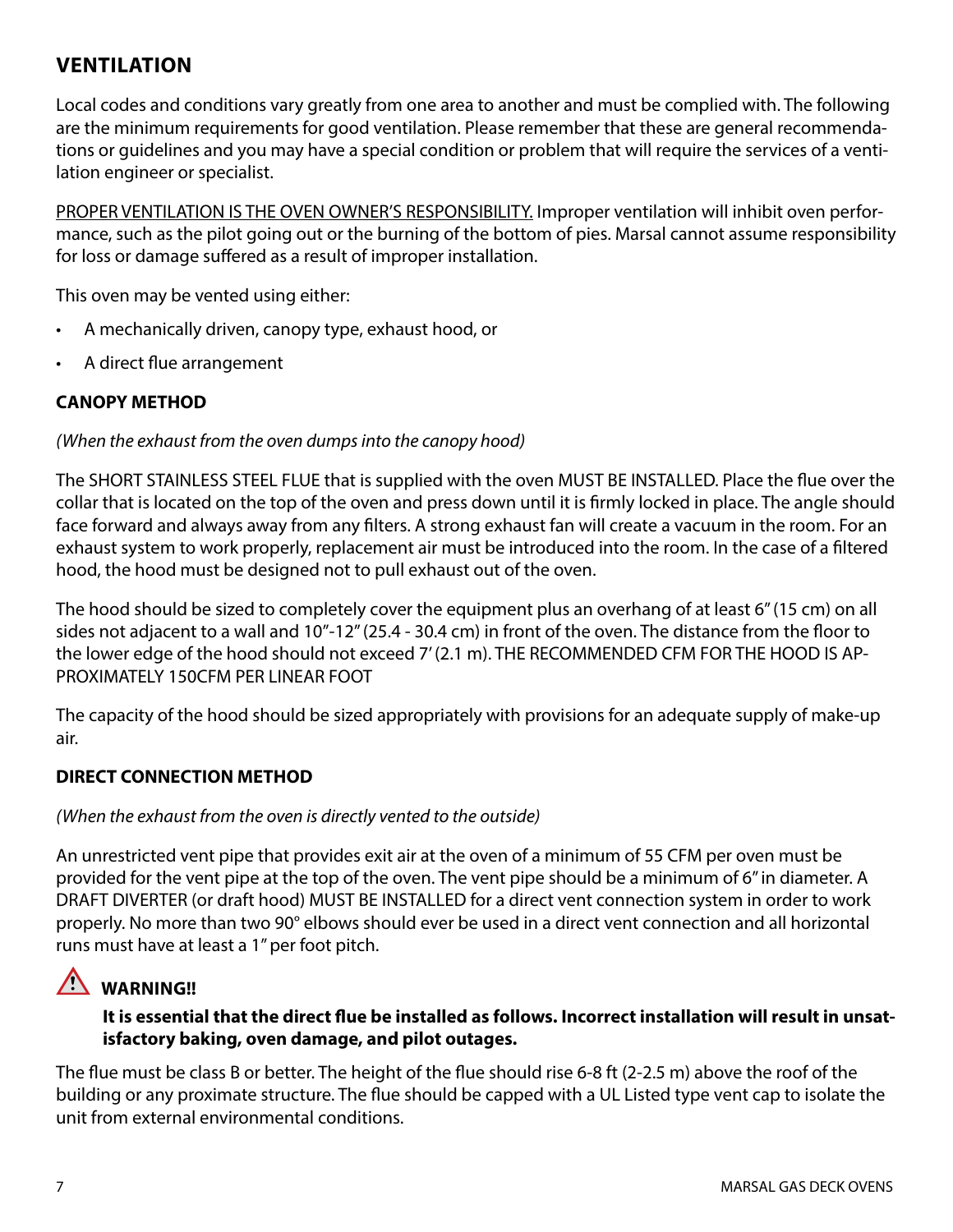The direct vent cannot replace air consumed and vented by the oven. Provisions must be made to supply the room with sufficient make‐up air. Total make‐up air requirements for each oven section should be approximately 30 CFM per section. To increase the supply air entering the room, a ventilation expert should be consulted.

## **WARNING!!**

**Failure to properly vent the oven can be hazardous to the health of the operator and may result in operational problems, unsatisfactory baking and possible damage to the equipment. Damage sustained as a direct result of improper ventilation will not be covered by the Manufac-**

**turer's warranty.**

### **INSTALLING THE DRAFT DIVERTER**

Ovens ordered for direct venting are supplied with a draft hood. Install the draft hood as follows:

- 1. Place the draft diverter over the flue connector.
- 2. Install the rest of the venting system to the draft hood (draft diverter).

FAILURE TO INSTALL A DRAFT DIVERTER WHEN USING A DIRECT CONNECTION METHOD WILL CAUSE PILOT OUTAGES AND IMPROPER BAKING. SERVICE CALLS THAT ARE MADE BECAUSE THE PROBLEM IS THE ABSENCE OF AN INSTALLED DRAFT DIVERTER ARE NOT COVERED UNDER WARRANTY AND ALL COSTS WILL BE THE RESPONSIBILITY OF THE OWNER.



Figure 1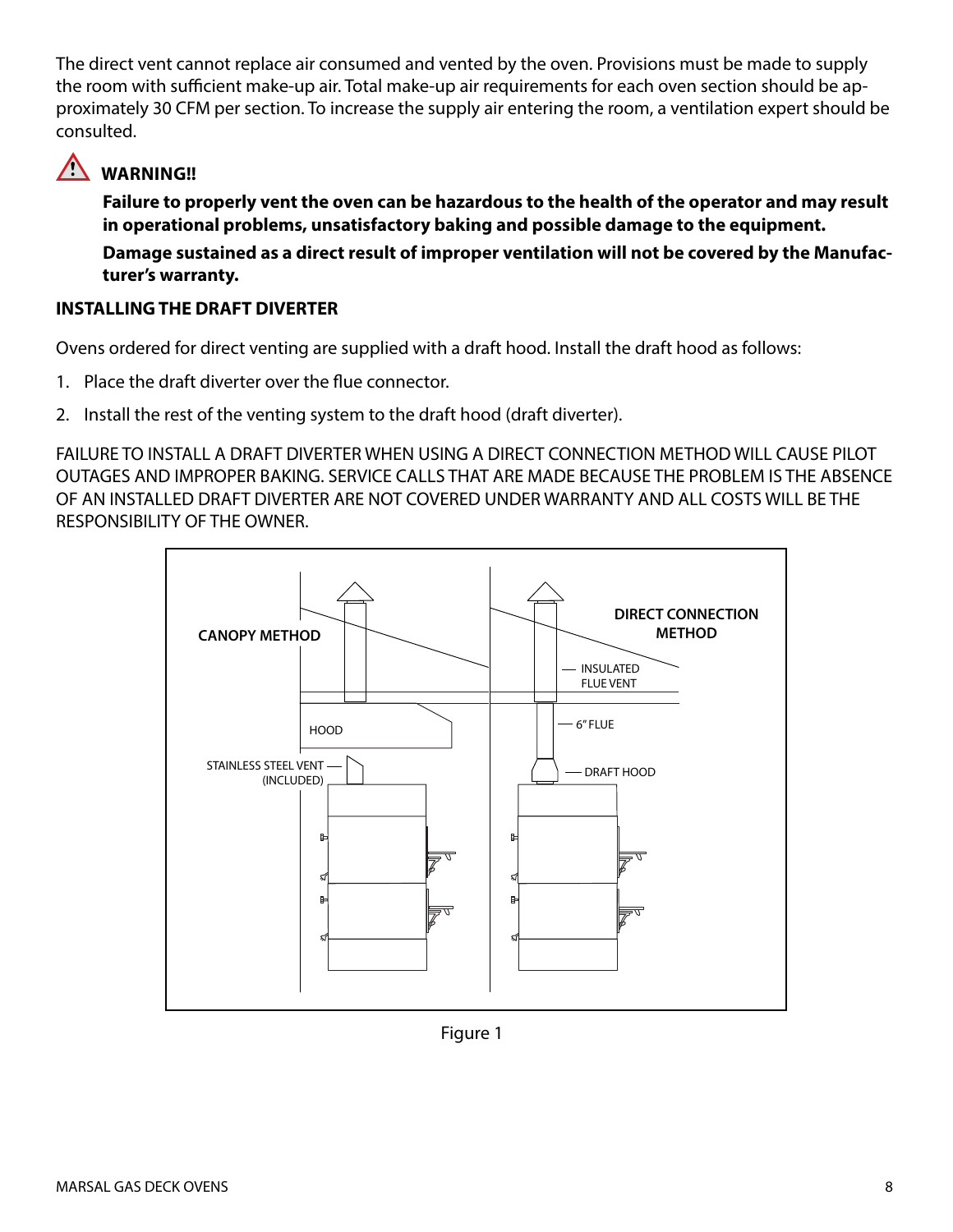#### **VENTING PROBLEMS**

If the venting of any deck oven is either restricted or forced in any way the baking characteristics of the oven will be adversely affected.

Examples of restricted venting include:

- Use of tees and too many elbows
- Long horizontal runs without the proper pitch of 1" per foot

Insufficient make‐up air can cause heated air and combustibles to remain in the oven shortening the life of the components.

### **INSTALLING THE COOKING STONES**

The following instructions are model specific.

1. Start by installing the cooking stones used for the baking deck. These cooking stones are 2" thick and must be installed ROUGH SIDE UP**.** Push cooking stones together to eliminate any space.

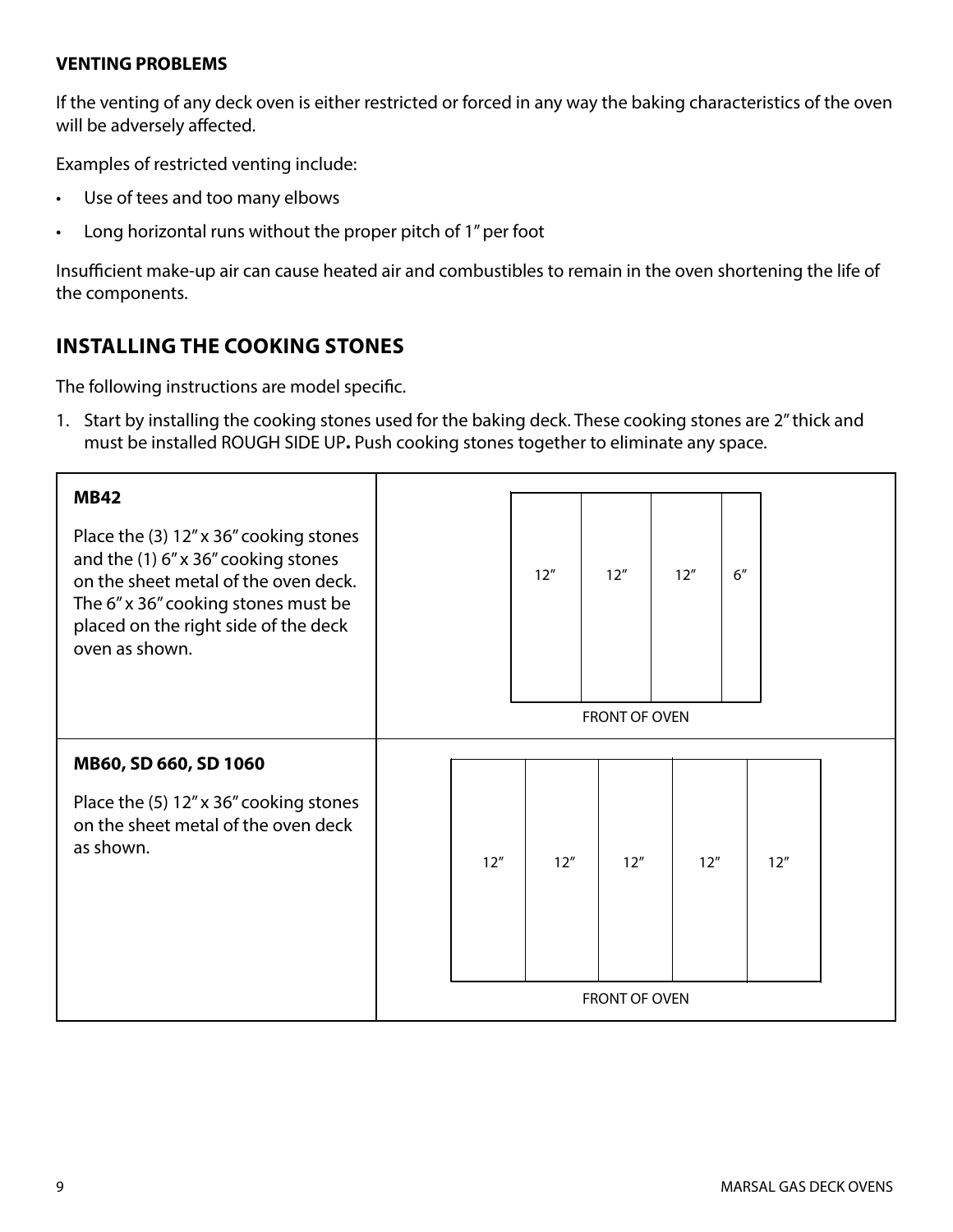| MB 866, SD 866, SD 1086                                                                    |               |      |     |        |                       |      |        |        |  |
|--------------------------------------------------------------------------------------------|---------------|------|-----|--------|-----------------------|------|--------|--------|--|
| Place the (5) 13" x 44" cooking stones<br>on the sheet metal of the oven deck<br>as shown. |               | 13'' |     | 13''   | 13''<br>FRONT OF OVEN |      | 13''   | $13''$ |  |
| SD 448, SD1048                                                                             |               |      |     |        |                       |      |        |        |  |
| Place the (4) 12" x 36" cooking stones<br>on the sheet metal of the oven deck<br>as shown. |               |      | 12" |        | 12"<br>FRONT OF OVEN  | 12'' | 12"    |        |  |
| SD 236, MB 236                                                                             |               |      |     |        |                       |      |        |        |  |
| Place the (3) 12" x 24" cooking stones<br>on the sheet metal of the oven deck<br>as shown. |               |      |     | $12''$ | $12''$                |      | $12''$ |        |  |
|                                                                                            | FRONT OF OVEN |      |     |        |                       |      |        |        |  |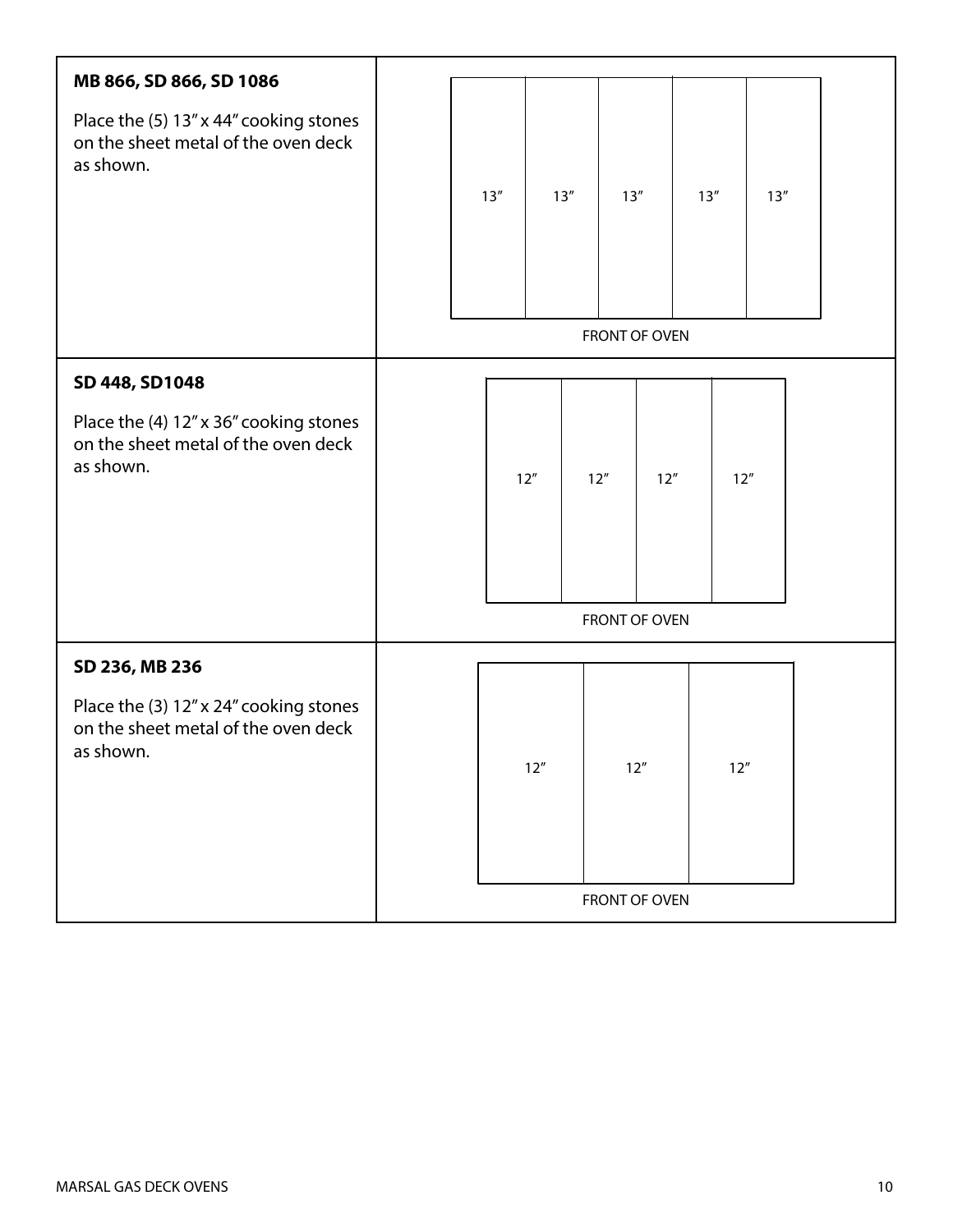| <b>SD 248</b>                                                                              |               |               |        |     |               |     |        |        |     |  |
|--------------------------------------------------------------------------------------------|---------------|---------------|--------|-----|---------------|-----|--------|--------|-----|--|
| Place the (4) 12" x 24" cooking stones<br>on the sheet metal of the oven deck<br>as shown. |               |               |        |     |               |     |        |        |     |  |
|                                                                                            |               | 12"           | 12"    |     |               | 12" |        | $12''$ |     |  |
|                                                                                            |               |               |        |     |               |     |        |        |     |  |
|                                                                                            |               |               |        |     |               |     |        |        |     |  |
|                                                                                            |               |               |        |     | FRONT OF OVEN |     |        |        |     |  |
| SD 260                                                                                     |               |               |        |     |               |     |        |        |     |  |
| Place the (5) 12" x 24" cooking stones<br>on the sheet metal of the oven deck<br>as shown. |               | 12"           | $12''$ |     | 12''          |     | 12"    |        | 12" |  |
|                                                                                            |               | FRONT OF OVEN |        |     |               |     |        |        |     |  |
| <b>WF42</b>                                                                                |               |               |        |     |               |     |        |        |     |  |
| Place the (3) 12" x 36" cooking stones<br>on the sheet metal of the oven deck<br>as shown. |               |               |        | 12" | $12''$        |     | $12''$ |        |     |  |
|                                                                                            | FRONT OF OVEN |               |        |     |               |     |        |        |     |  |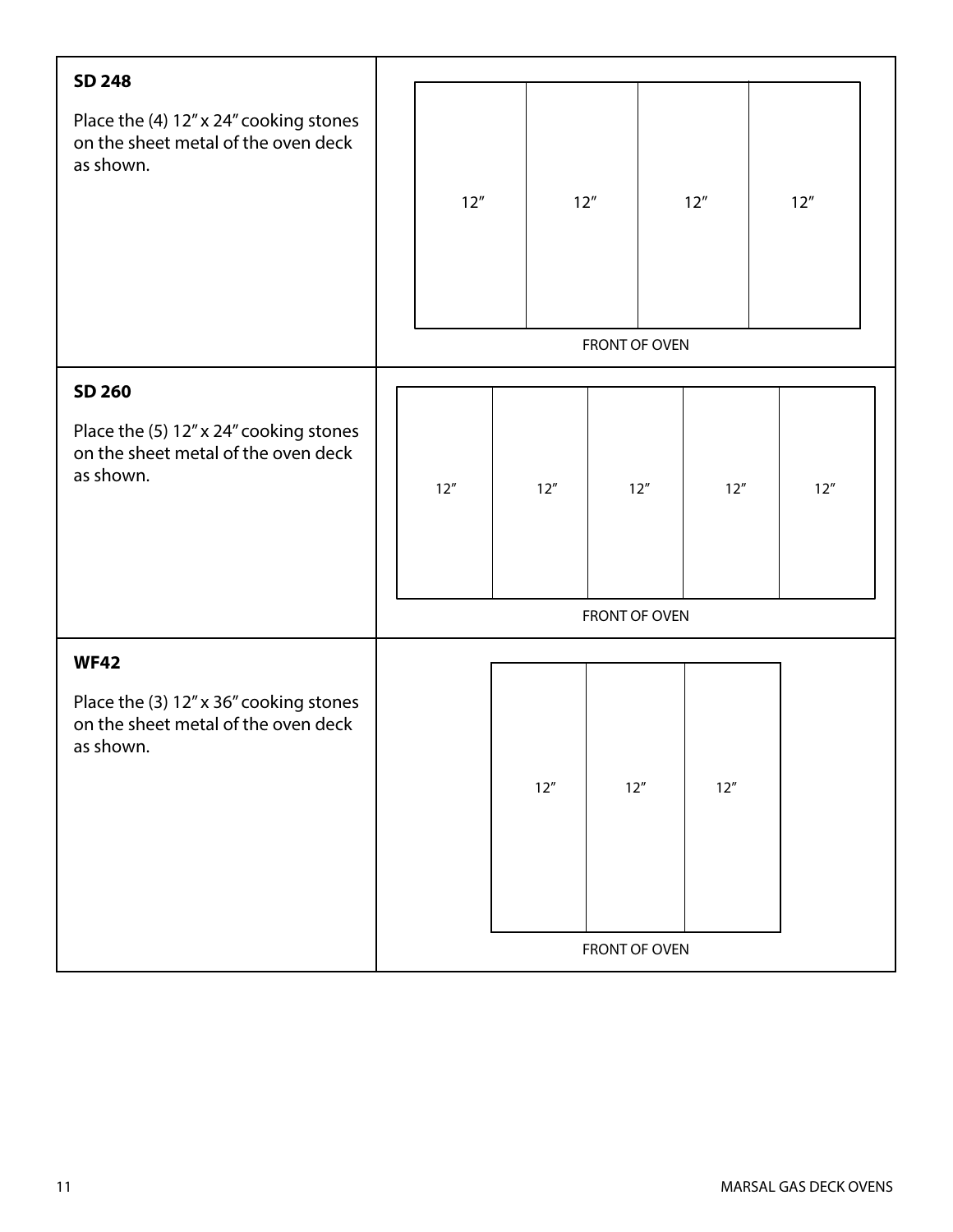| <b>WF60</b>                                                                                                                                                                                                          |  |     |     |                             |     |     |  |
|----------------------------------------------------------------------------------------------------------------------------------------------------------------------------------------------------------------------|--|-----|-----|-----------------------------|-----|-----|--|
| Place the (4) 12" x 36" cooking stones<br>toward the left on the sheet metal<br>of the oven deck and the (1) 6" x 36"<br>cooking stones must be toward the<br>right on the sheet metal of the oven<br>deck as shown. |  | 12" | 12" | 12"<br><b>FRONT OF OVEN</b> | 12" | 6'' |  |
|                                                                                                                                                                                                                      |  |     |     |                             |     |     |  |

2. Install the supplied crumb-catcher by pushing toward the back all the cooking stones. Place the crumbcatcher between the cooking stones and the baking door opening.

### **INSTALLING THE CEILING BRICKS**

*MB SERIES, WF SERIES, SD BRICK‐LINED OVENS ONLY*

1. Install the brick in the dome as follows:

#### **MB 42, WF42**

- 1. Slide (5) 9 ½" x 6" bricks on each of the 10" brick support tracks in side the top of the oven.
- 2. Slide (5) 12" x 6" bricks on each of the 12 ½" tracks.

#### **MB 60, WF60**

1. Slide (5) 12" x 6" bricks on each of the brick support tracks.

#### **MB 866**

- 1. Slide (4)  $2''$  x 12" bricks first in the 12  $\frac{1}{2}$ " tracks (1) per track
- 2. Slide (2)  $2''$  x 8  $\frac{1}{2}''$  bricks first in the 9" tracks (1) per track
- 3. Slide (6) 12" x 6" bricks on each of the 12 ½" tracks.
- 4. Slide (6) 12" x 8 ½" bricks on the 9" tracks located in the middle of the chamber

#### **SD 236**

1. Slide (4) 4.5" x 9" bricks into 2 rows, then (5) 4.5" x 7" bricks into 2 rows.

#### **SD 248**

1. Slide (4) 4.5" x 9" bricks into 5 rows

#### **SD 260**

1. Slide (4) 4.5" x 9" bricks into 6 rows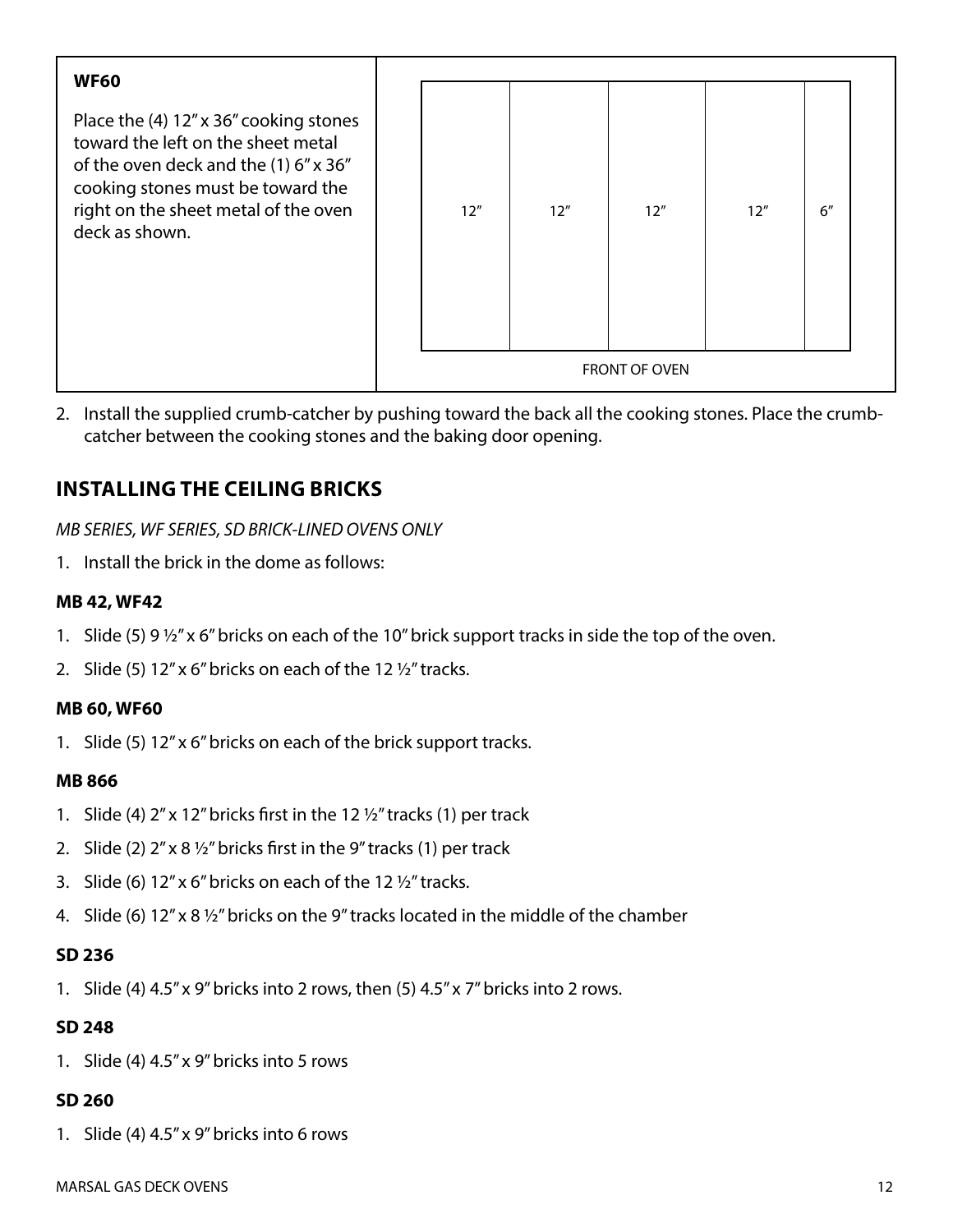#### **SD 448/1048**

1. Slide (7) 4.5" x 9" bricks into 5 rows

#### **SD 660/1060**

1. Slide (7) 4.5" x 9" bricks into 6 rows

#### **SD886/10866**

1. Slide (8) 4.5" x 9" bricks into 6 rows



Figure 2

### **CURING THE OVEN DECK**

- 1. Sweep off all the debris from the brick deck surface.
- 2. Set the oven temperature to 150°F (66°C).
- 3. Run the oven for one hour.
- 4. Set the oven to 250°F (121°C).
- 5. Run for one hour.
- 6. Set the oven to 350°F (177°C).
- 7. Run the oven for one hour.
- 8. Set the oven to 450°F (232°C).
- 9. Run the oven for one hour.
- 10. Oven stones are now cured.
- *NOTE: WHEN LIGHTING THE OVEN FOR THE FIRST TIME, AS THE TEMPERATURE INCREASES, SMOKE WILL OCCUR FROM THE OVEN. BE SURE TO LEAVE THE DOORS CLOSED, VENT OPEN, AND TO HAVE THE EXHAUST FAN ON THE HOOD TURNED TO ON.*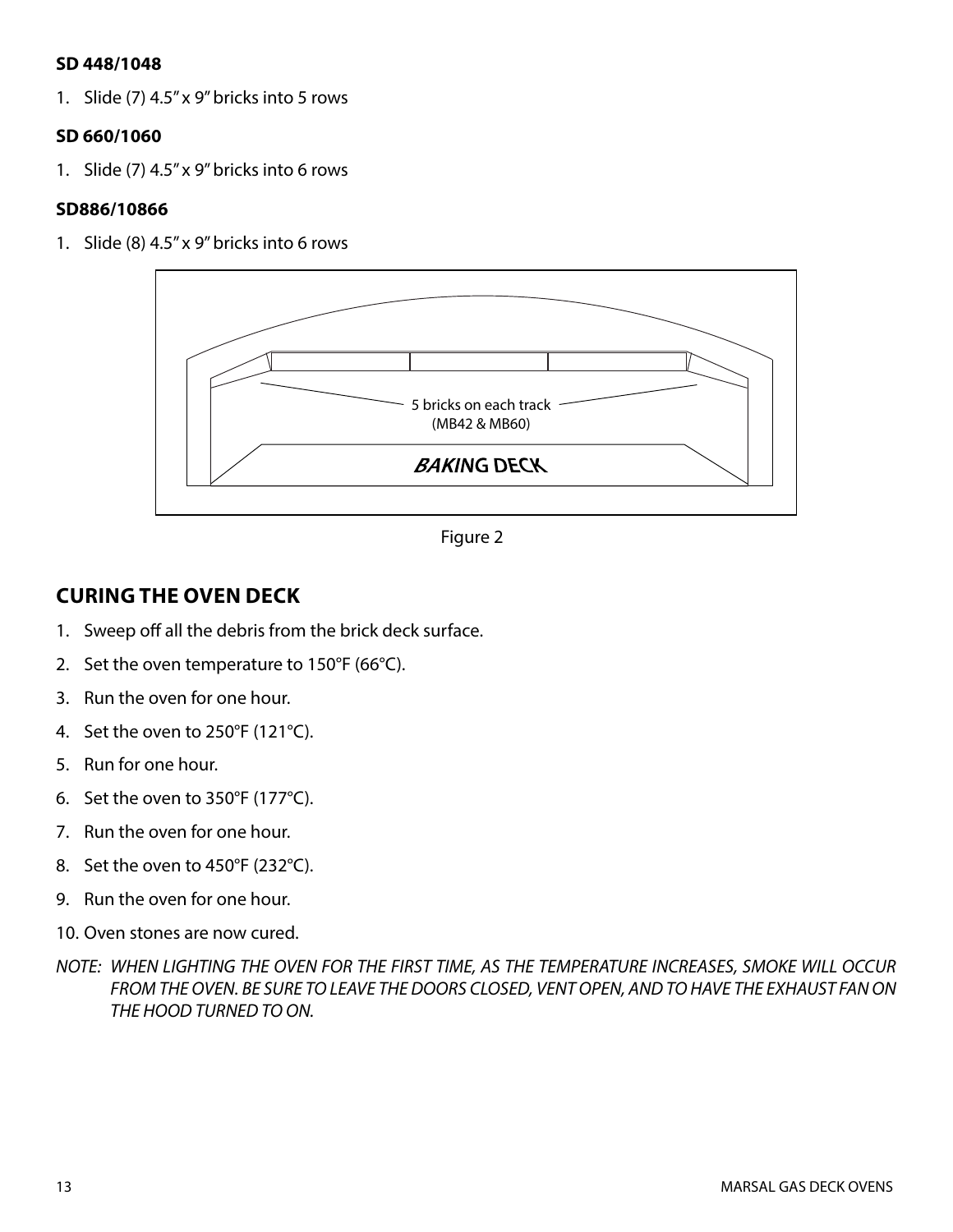# **OPERATION**

# **STARTING THE OVEN**

- 1. Purge all air out of the gas line. (Initial startup)
- 2. Open the control door and open the burner door at the bottom of the oven.
- 3. Hold the red button in and manually light the pilot (this is seen through the opening on the left, inside the burner area).
- 4. Hold the red button in until the probe in front of the pilot gets hot. (approximately 30 seconds) Then release the red button. Pilot should stay lit ‐ if not, try again.
- 5. Adjust the oven temperature to the desired amount (usually between 500°-600° F for pizza). The main burners will turn on.
- 6. Close the control and burner doors.

*NOTE: The oven's cooking surface is for pizza and bread only. All other products must be placed in pans.*

- A bypass has been set from the factory.
- Adjustments to the bypass on the thermostat follow the instructions in the service manual.
- Check calibration and adjust if necessary by following the service manual.

### **SETTING THE BYPASS AND CALIBRATIONS AND OTHER ADJUSTMENTS ARE NOT COVERED UNDER WARRANTY AND ARE THE RESPONSIBILITY OF THE OWNER OR THE DEALER WHO SOLD OR INSTALLED THE APPLIANCE.**

If the oven is supplied on casters and is connected to the supply piping by means of a connector for movable appliances, be aware that a restraint must be on the appliance and, if disconnection of the restraint is necessary, you must reconnect this restraint after the appliance has been returned to its originally installed position.

# **OVEN CONTROL**

### **PREHEATING OVEN**

On initial startup, preheat the oven to 600° F (315° C) over a period of five hour increments starting with just the pilot for 1 hour and then increments of 100° F (55° C) starting at 300° F (149° C).

### **TURNING OVEN OFF**

You can shut the main burners off and leave the pilot on by turning the red valve, located between the safety pilot valve and the thermostat, clockwise to the 3 o'clock position.

- Extinguish the pilot flame by blowing out the pilot flame.
- A 5 MINUTE complete shutoff period is necessary before the oven can be relighted.
- Shut off side burner by turning the toggle switch to OFF position (WF only)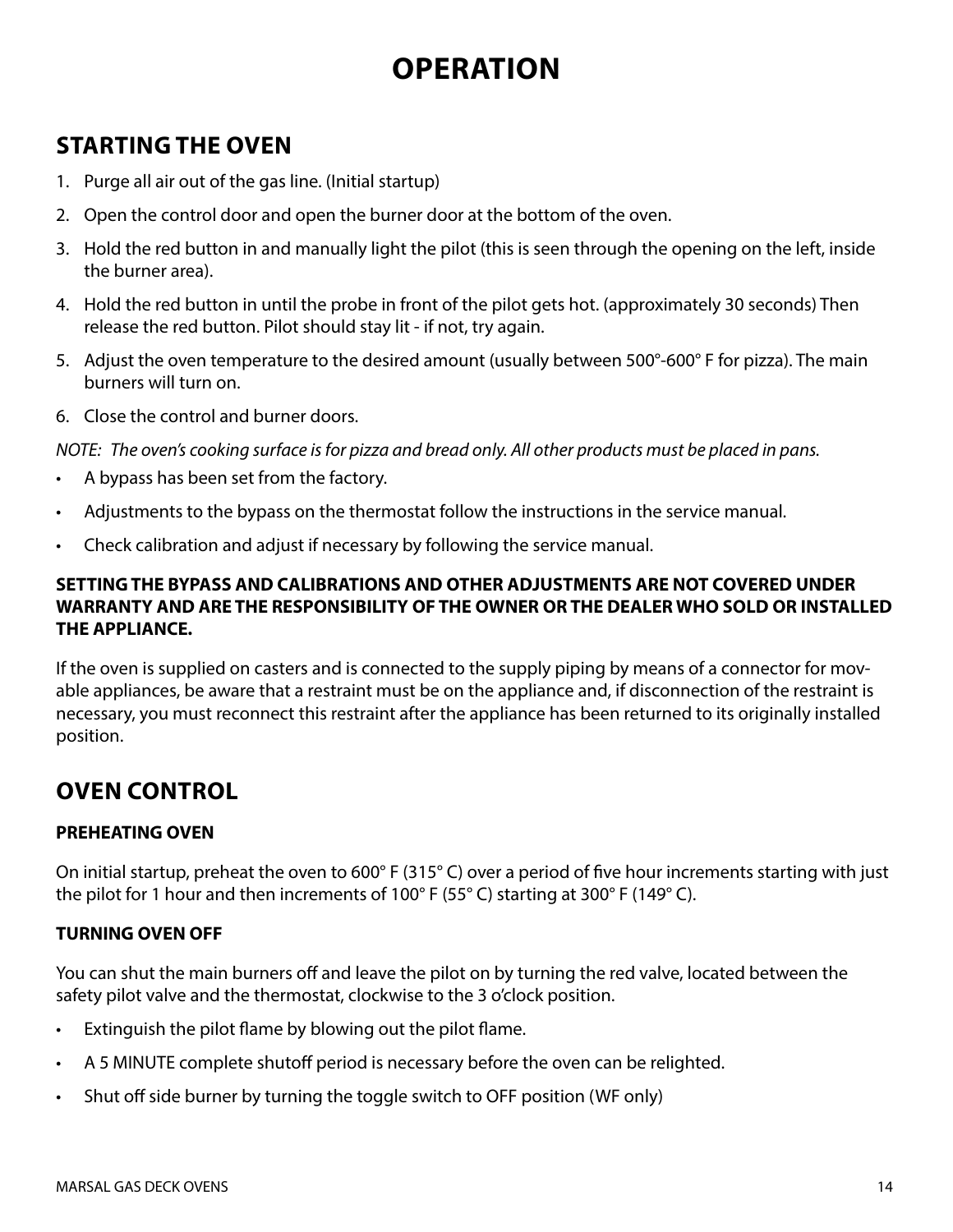# **CLEANING THE OVEN**

#### **OVEN EXTERIOR**

The stainless steel surface should be cleaned when cool using a mild soap and warm water solution on a sponge or a clean cloth. On WF Ovens, clean the glass only when the oven is cool.

#### **OVEN INTERIOR**

The inside metal surfaces should be cleaned with a mild detergent and a damp cloth when necessary. The cooking surface should be scraped/brushed clean and then a wet cloth draped over the brush should be run over the surface while the oven is still hot.

*NOTE: The burner venturi must be checked and kept clean. The area around the air shutter must stay about 1/8" ‐ 3/16" open and free of any dust.*

#### **CLEANERS**

On the stainless steel front the deposits of baked splatter may be removed with any nontoxic industrial stainless steel cleaner. Heat tint and heavy discoloration may be removed with any non‐toxic commercial oven cleaner.

1. Apply cleaners when the oven is cold, and always rub with the grain of the metal.

Clean the aluminized interior portion of the oven with a mild detergent if necessary. DO NOT use caustic solutions such as ammonia, lye or soda ash. DO NOT use domestic oven cleaners. Any of these products will damage the aluminum coating and any stainless steel finish.

#### **DAILY CLEANING**

• Clean brick surfaces using a deck scraper and brush. A wet towel draped over the brush should be run over the brick surface while the baking chamber is still hot.

#### **WEEKLY CLEANING**

Brush out the combustion compartment behind the burner door.

#### **6 MONTH CLEANING**

- Clean secondary air ducts and air entry ports located on the back of each oven.
- Clean the area around the air shutter so that it stays  $1/8'' 3/16''$  open and free of dust.

### $\triangle$  CAUTION!!

#### **DISCONNECT THE POWER SUPPLY ON MB & WF OVENS BEFORE CLEANING OR SERVICING.**

#### **If maintenance or repairs are required, contact the factory, the factory representative or a local Marsal service company found on our website http://www.marsalsons.com**